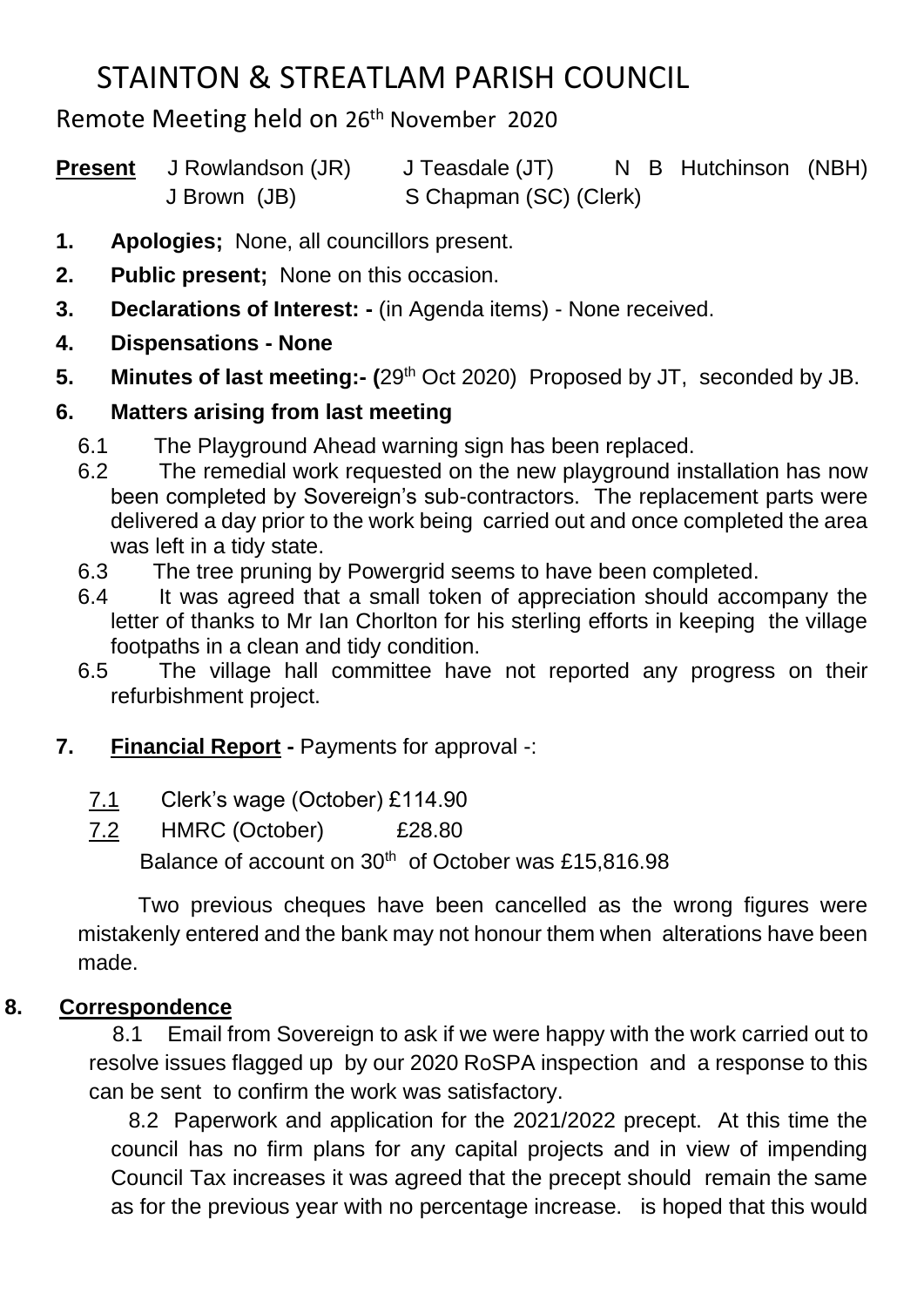ease the financial burden imposed by rises in the Council Tax and the Police and Unity authority charges.

#### **9. Any Other Business**

9.1 A complaint has been made that the rubber matting under the swings is quite slippery and therefore potentially hazardous. When this was an issue in the past we have asked our grass cutting contractor to power wash the area. Mr Stamp will be asked to carry out the work. Replacement of these tiles will be looked into and could possibly be something to progress in 2021.

9.2 Remembrance Sunday. This was a very low key event this year due to the current restrictions on gatherings. It was brought to residents attention via social media and a number of villagers did turn out to show their respect. There was a short reading, a recording of the final guns falling silent was played then the Last Post. This was followed by a two minutes silence then the Rouse was played . Councillor Teasdale laid a wreath on behalf of the Parish Council and a second wreath was laid by Councillor Hutchinson on behalf of Durham County Council after she and Councillor Rowlandson had attended the Remembrance service at the Bowes Museum.

9.3 With regards to a proposal to build a 100+ homes housing estate on a site on the outskirts of Barnard Castle on the A67, councillors were agreed that they opposed the proposal. Objections related to the fact that the development was not part of the County Durham Plan; It was in an area of high landscape value; There was potential to disturb or destroy the habitat of native wildlife; It would increase pressure on the already stretched infrastructure of the town with respect to medical & dental services, schools and traffic and parking management. A letter detailing the objections to be sent to the DCC planning department.

9.4 A complaint has been received that the footpath alongside the junction with the A688 is overgrown with nettles and overhanging trees are making it difficult to use. This, along with relevant photos to be reported to HAL.

9.5 Dog fouling on the village footpaths seems to be on the increase and has been flagged up on social media. More people seem to be walking dogs through the village – not all of them are residents so perhaps the problem is that they don't feel the need to pick up after their pet when they're not in their own locality. The local dog warden to be contacted and asked if they can possibly visit the village to see the extent of the problem and maybe even catch the irresponsible owners. It may be time to put up some new "No